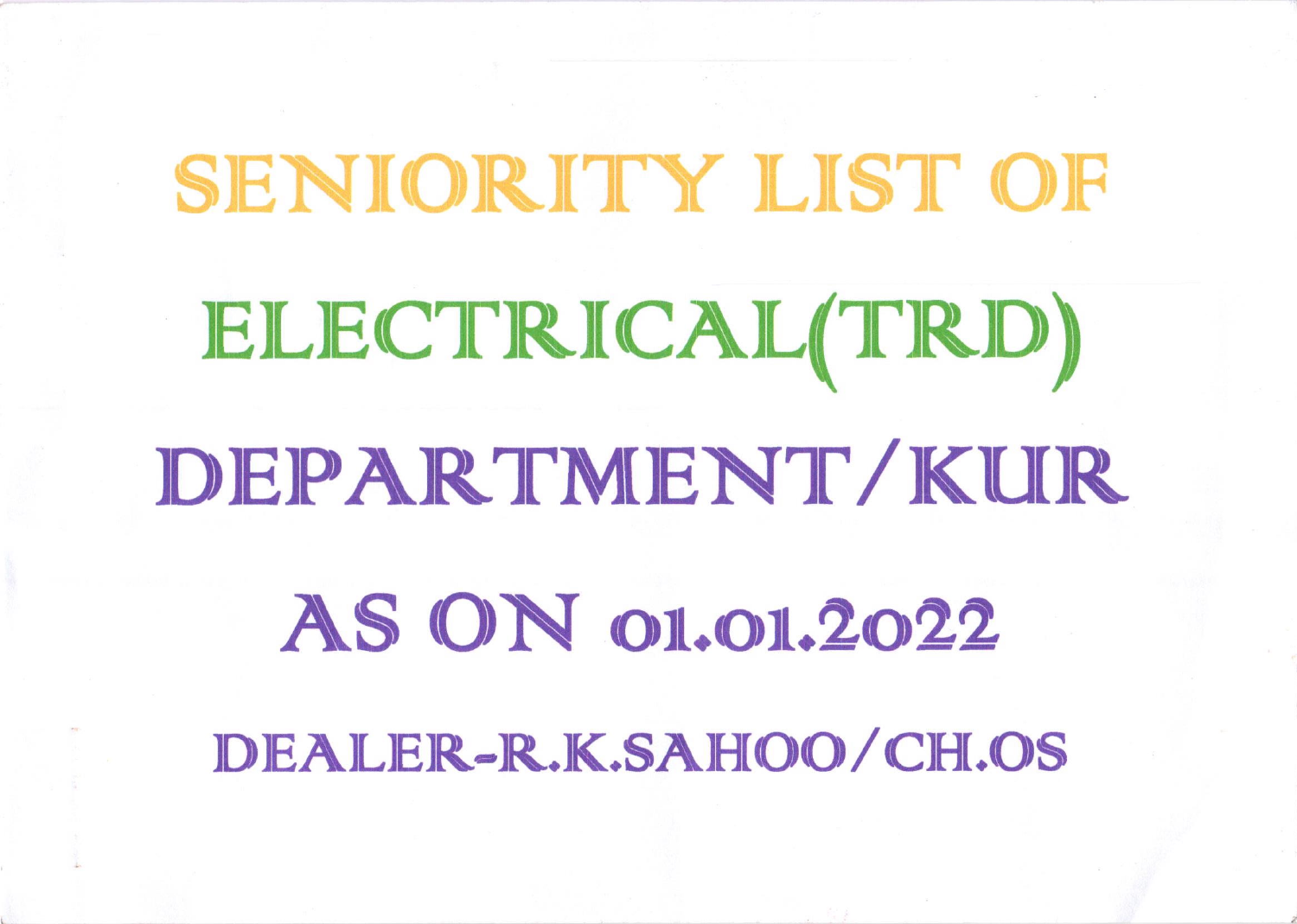## **INDEX**

## Seniority List of Electrical(TRA) Department, RCR Dibn.

| Sl. No | Category                   | Page No   |  |  |  |  |
|--------|----------------------------|-----------|--|--|--|--|
| 01     | <b>SSE</b>                 | $01 - 04$ |  |  |  |  |
| 02     | <b>JE</b>                  | 05-08     |  |  |  |  |
| 03     | <b>Sr.Technician</b>       | $09-13$   |  |  |  |  |
| 04     | <b>Technician-I</b>        | 14-19     |  |  |  |  |
| 05     | <b>Technician-II</b>       | $20 - 21$ |  |  |  |  |
| 06     | <b>Technician-III</b>      | $22 - 23$ |  |  |  |  |
| 07     | <b>Sr.Technician (TWD)</b> | 24        |  |  |  |  |
| 08     | <b>Technician-I(TWD)</b>   | 25        |  |  |  |  |
| 09     | Technician-II(TWD)         | 26        |  |  |  |  |
| 10     | Technician-III(TWD)        | 27        |  |  |  |  |
| 11     | <b>Asst.(TRDS)/HELPER</b>  | $28 - 41$ |  |  |  |  |